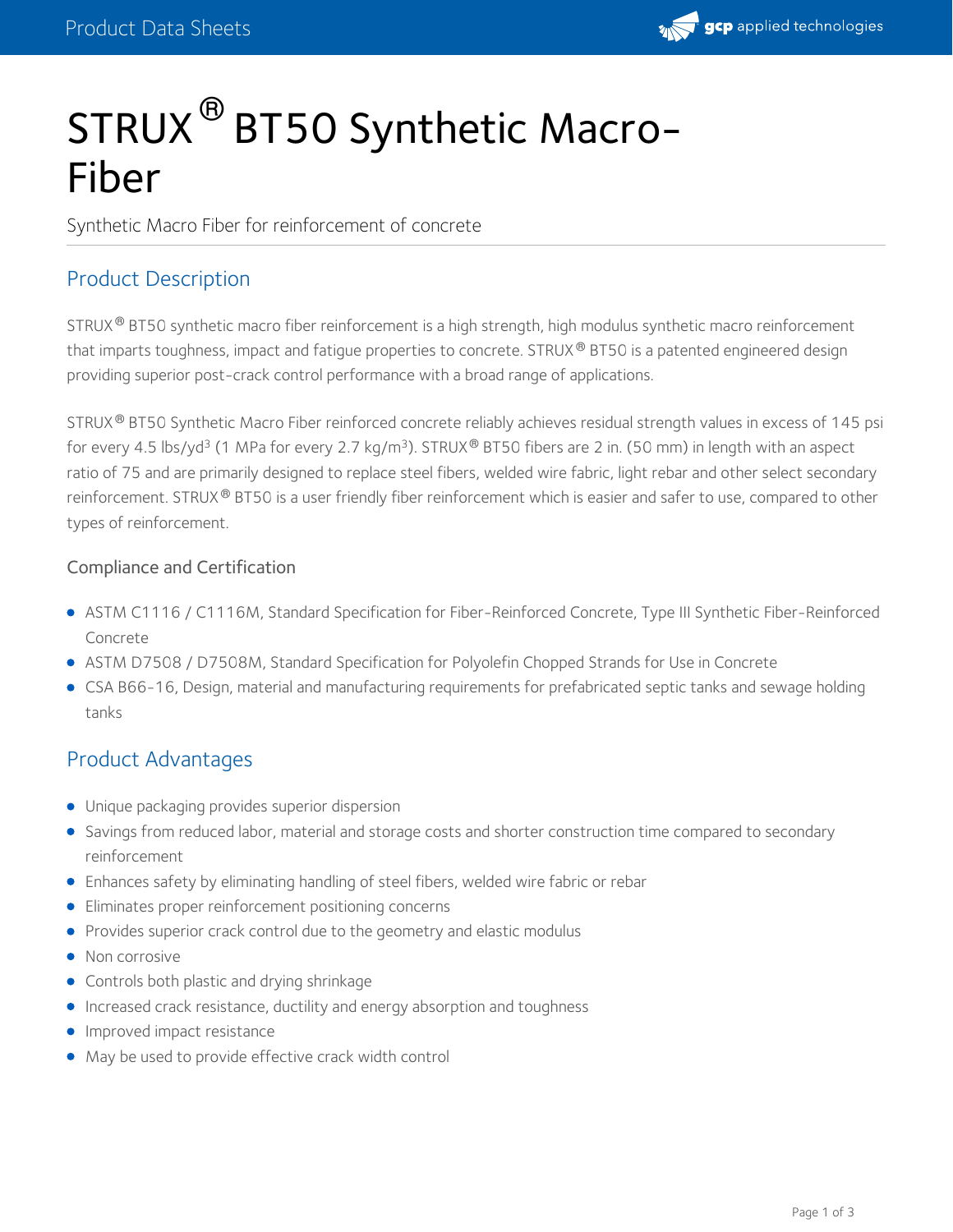

## Primary Applications

STRUX® BT50 Synthetic Macro Fibers are engineered for ease of use, excellent dispersion and finishability in slab-onground flooring applications. STRUX  $^\circ$  BT50 can be used in commercial, industrial and manufacturing floors, along with other select flat and form work applications. STRUX  $^\circ$  BT50 is also ideal for use in precast tunnel segments and other select precast applications, pavements and soil stabilization projects, shotcrete and blast resistance. Please consult your GCP sales representative to discuss your specific application.

## Addition Rates

STRUX® BT50 Synthetic Macro Fibers addition rates are dependent on the specific application and desired properties and will typically vary between 7 to 15 lbs/yd<sup>3</sup> (4 to 9 kg/m<sup>3</sup>). Please consult your GCP Applied Technologies sales representative for the proper addition rate of STRUX® BT50 macro fibers for your application. Always consult local building codes.

## Guidelines for Usage and Compatibility with Other Admixtures

Slight mix design modifications including increases in fine aggregate contents and high range water reducer dosage rates may be required when incorporating STRUX® BT50 Synthetic macro fibers into a mix design. Each additional 3 - 4 lbs/yd<sup>3</sup> (1.8 - 2.4 kg/m<sup>3</sup>) of STRUX® BT50 may reduce the slump of the concrete approximately 1 in. (25 mm). Up front addition of STRUX® BT50 into empty drums prior to batching provides optimal STRUX® BT50 dispersion in the concrete mixture. However, STRUX  $^\circ$  BT50 may be added to the concrete at any point during the batching or mixing process. STRUX® BT50 should be mixed a minimum of 70 revolutions as specified in ASTM C94. Please consult with your GCP representative.

# STRUX  $^\circledR$  BT50 Macro Fibers Physical Properties

| Specific gravity                    | 0.91                                             |
|-------------------------------------|--------------------------------------------------|
| Absorption                          | None                                             |
| Modulus of elasticity               | 1,000 ksi (7 GPa)                                |
| Tensile strength                    | 80 ksi (550 MPa)                                 |
| Melting point                       | 320°F (160°C)                                    |
| Ignition point                      | 1,050°F (570°C)                                  |
| Alkali, acid & salt resistance      | High                                             |
| Material                            | 100% virgin polypropylene and polyethylene blend |
| Electrical and Thermal Conductivity | Low                                              |
| Nominal Length                      | 2 in (51 mm)                                     |
| Nominal Aspect Ratio                | 75                                               |
| Nominal Equivalent Diameter         | 0.0267 in (0.679 mm)                             |
| Nominal Fiber Count                 | 27,240 per lb (60,000 per kg)                    |